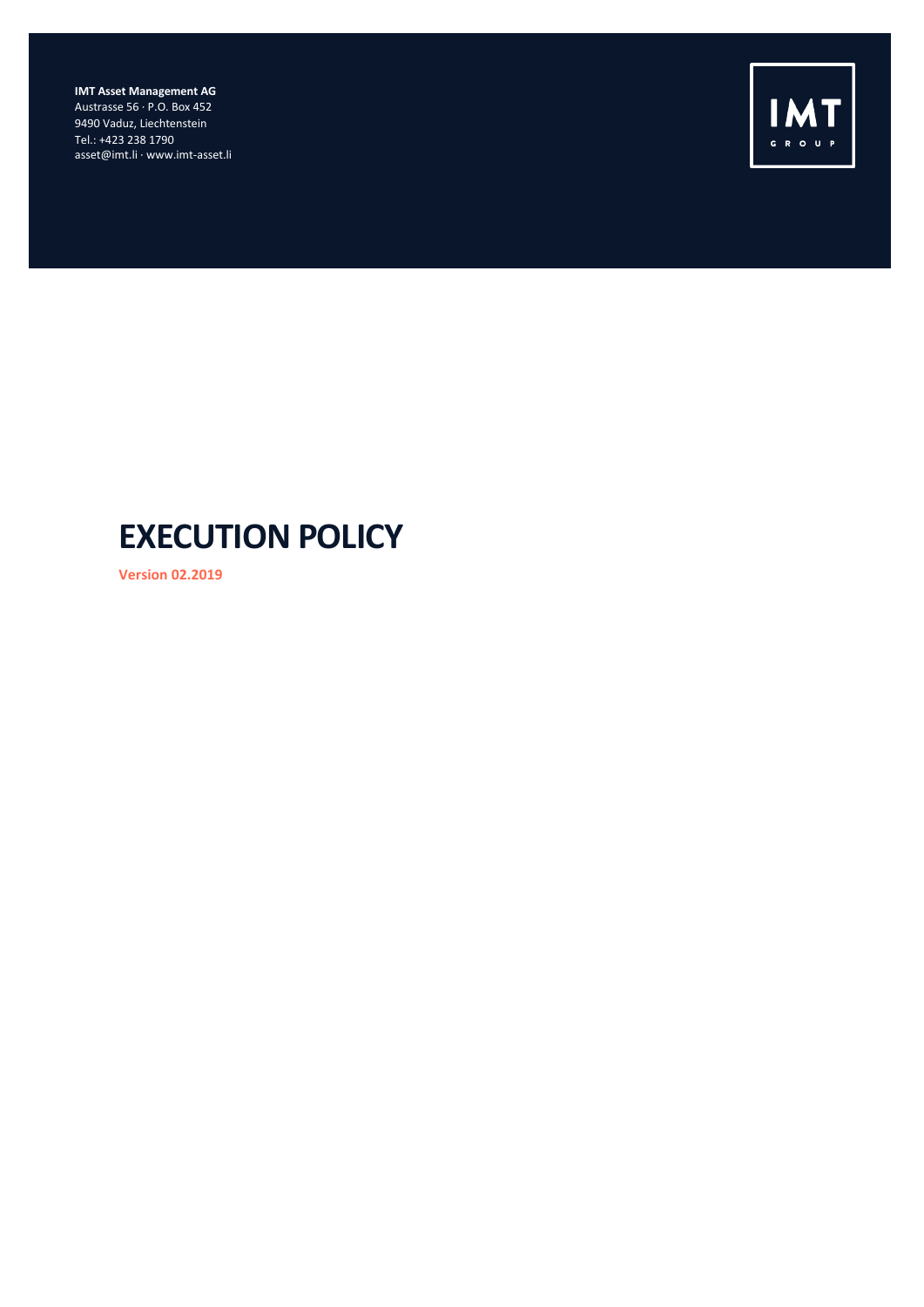# **A. General**

### **1.Scope**

The following principles apply to the implementation of investment decisions made by IMT Asset Management AG (IMTA) in accordance with the asset management contract and within the framework of the investment guidelines set out therein for the purpose of buying and selling securities or other financial instruments (dispositions).

# **2.Non-application of the principles**

The following principles do not apply

- To the issue of shares to investment companies at the issue price and to their return at the redemption price via the relevant custodian bank;
- In the case of fixed-price transactions, i.e. when financial instruments are purchased at a previously stipulated contractual price;
- In particular market situations or periods of market disruption. In such cases, IMTA will act to the best of its knowledge and judgement in the interest of the client;
- In the case of order processing intended to avoid negative market impact, i.e. derogation from the principle when this, in the particular case, is of advantage to the client;
- In the case of pooling of orders, when this incurs no disadvantage for the client.

## **3.Precedence of client instructions**

The client can give the institute instructions regarding the execution venues at which individual investment decisions of the institute should be implemented. Such instructions take precedence over the existing execution principles in all cases.

# **4.Choice of custodian bank by the client**

The client can also instruct the institute to assign the execution of the institute's investment decisions to certain bodies. If the client gives the institute account details at only one custodian bank, this will be understood as an instruction to have the investment decisions executed through that bank. Such instructions take precedence over the existing execution principles in all cases. The principles of the custodian bank thus assigned apply in that case to the achievement of the best possible execution.

This Execution Policy will be examined at least once each year in accordance with the stated criteria. The client will be immediately informed of any substantial amendments.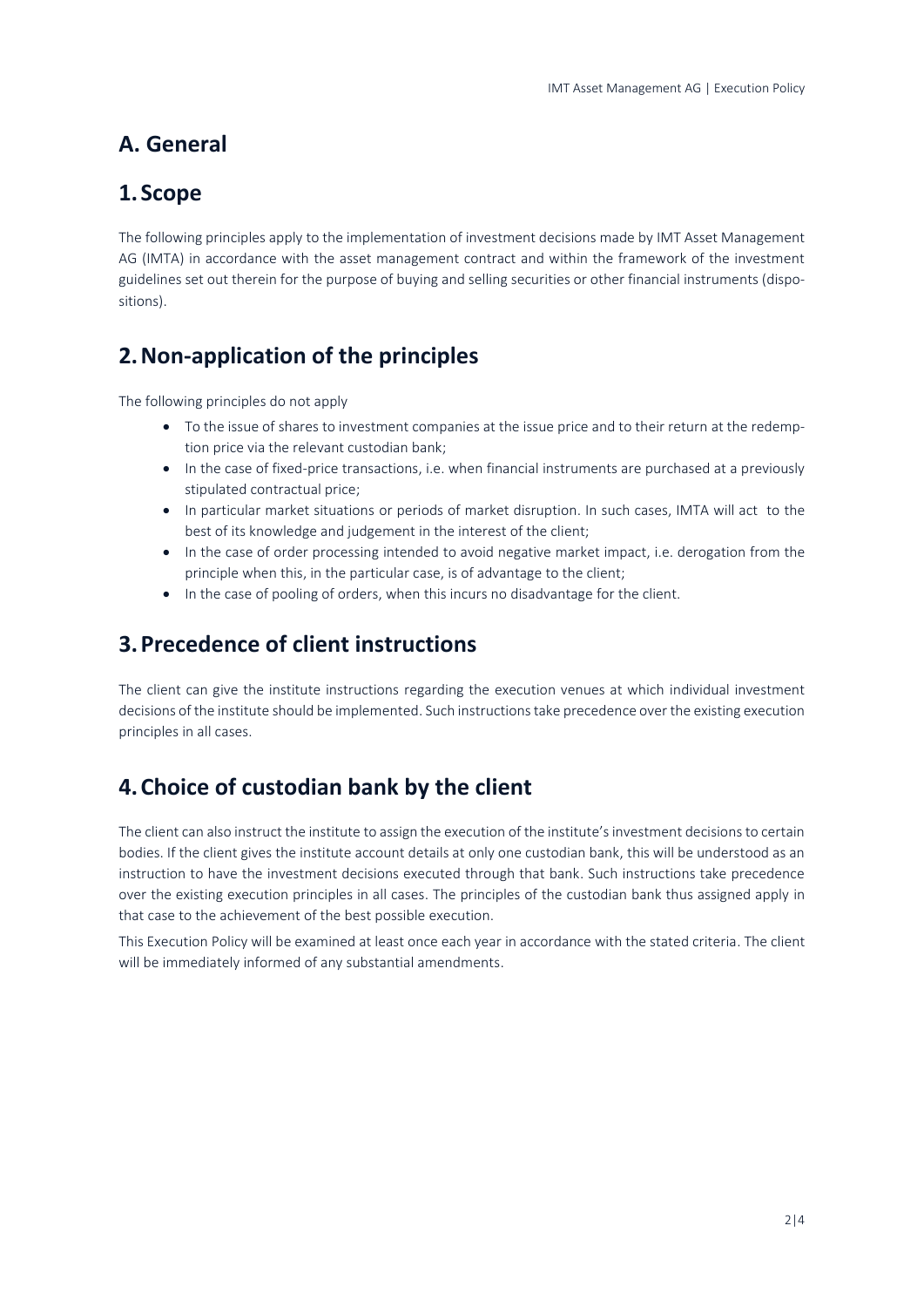## **B. Selection policy**

Third-party execution of the investment decisions

The institute does not implement the investment decisions itself but assigns the execution to third parties. The institute takes appropriate measures to obtain the best possible results for the client. The choice of a third party, to whom the implementation of investment decisions is assigned, is made taking the following criteria into consideration.

#### **1.Objective of implementation of investment decisions**

As a rule, investment decisions can be implemented in various ways (floor trading, electronic trading) and at different execution venues (stock exchange, multilateral trading facilities, systematic internaliser, market maker, other trading centers, within the country or abroad).

#### **2.Criteria for the selection of execution venues**

In the selection of specific execution venues, the institute focuses on the best possible total price for the client (purchase price or selling price of the financial instrument and all costs associated with the instruction concerned). In addition, the institute makes its decision on selection in accordance with the following criteria, the individual criteria being weighed taking into account the characteristics of the client and of the financial instrument in question:

- Probability of complete processing and execution of the order
- Rapidity of complete processing and execution
- Security of processing
- Scope and type of the desired service
- Market situation